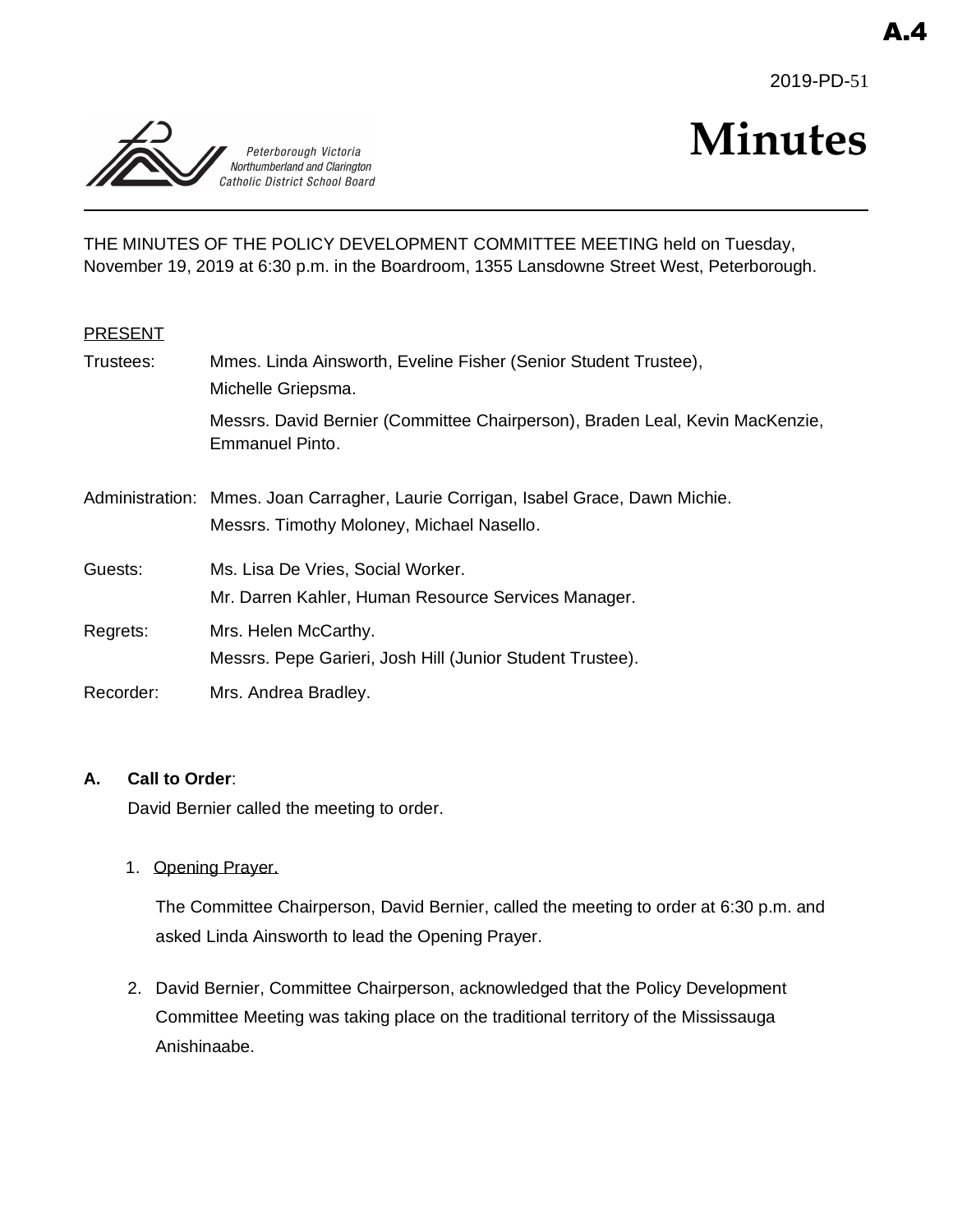- 3. Approval of the Agenda.
	- **MOTION:** Moved by Braden Leal, seconded by Linda Ainsworth, that the Policy Development Committee Agenda be accepted as amended, moving *C4 to B1*, *B1 to B4*, and *B4 to B5*.

Carried

- 4. Declarations of Conflicts of Interest.
- 5. Approval of the Minutes of the Policy Development Committee Meeting held on October 1, 2019.
	- **MOTION:** Moved by Linda Ainsworth, seconded by Braden Leal, that the Minutes of the Policy Development Committee Meeting held on October 1, 2019, be approved. Carried.
- 6. Business Arising from the Minutes.

## **B. Recommended Actions/Presentations:**

1. Presentation on *Board Bullying – Prevention and Intervention Programs* Tim Moloney, Superintendent of Learning / Student Success Michael Nasello, Director of Education Lisa De Vries, Social Worker

Tim Moloney, Superintendent of Learning / Student Success, Michael Nasello, Director of Education, and Lisa De Vries, Social Worker, made a presentation to the Policy Development Committee titled *Caring and Safe Schools @PVNC*. Tim and Lisa reviewed the data collected in detail and answered questions from the committee.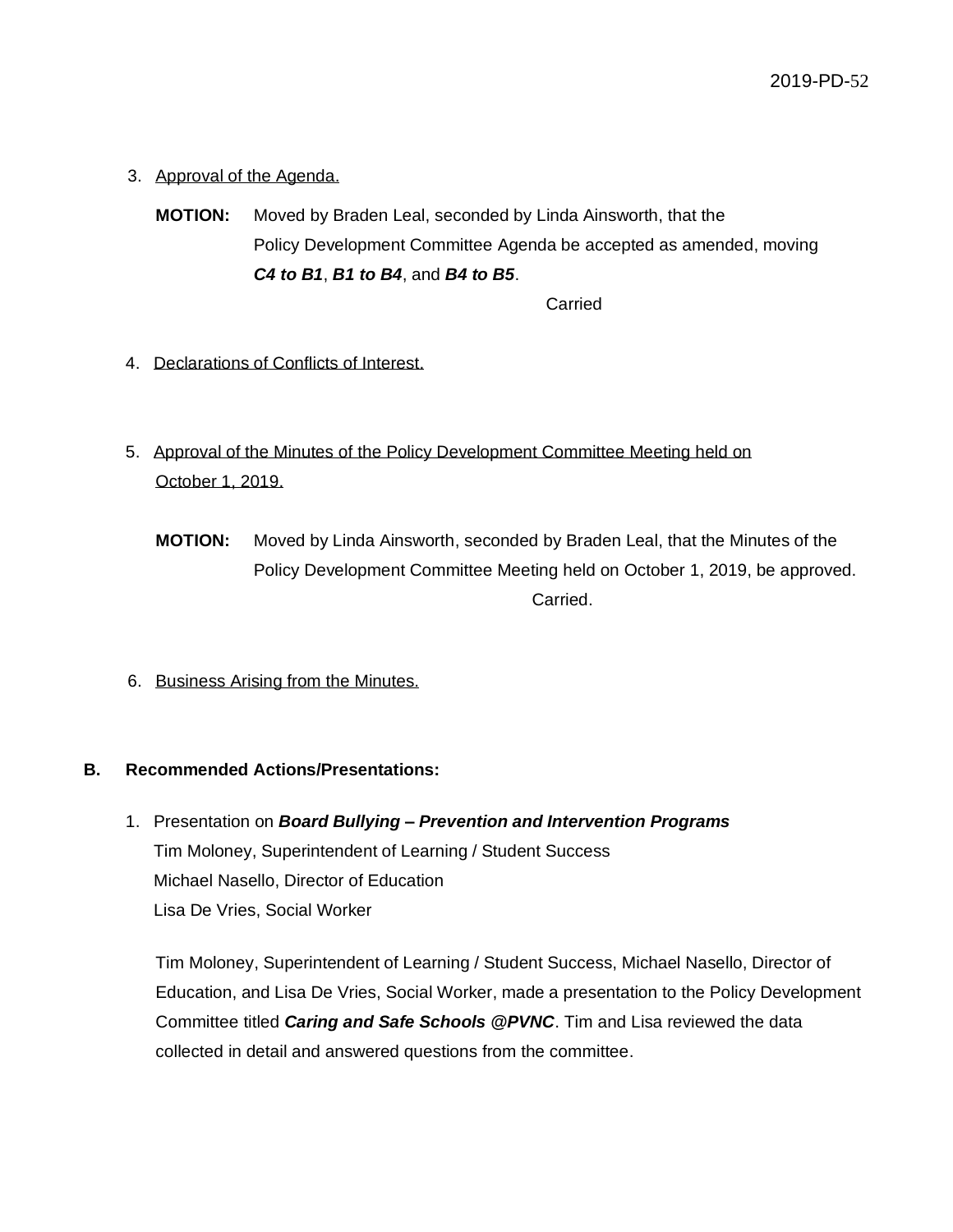2. R.A.: Draft Administrative Procedure – New #816

## *Extreme Weather Response*

Joan Carragher, Superintendent of Learning / Leadership and Human Resource Services presented new draft Administrative Procedure – *#816 – Extreme Weather Response* to the Policy Development Committee and answered questions.

**MOTION:** Moved by Emmanuel Pinto, seconded by Braden Leal that the Policy Development Committee recommend to the Board that new draft Administrative Procedure – *#816 – Extreme Weather Response* be received and posted under Directional Policy – *#800 – Healthy Schools and Workplaces*.

Carried

3. R.A.: Revised Administrative Procedure – #514 *Reporting to Work on Inclement Weather Days*

Joan Carragher, Superintendent of Learning / Leadership and Human Resource Services presented revised draft Administrative Procedure – *#514 – Reporting to Work on Inclement Weather Days* to the Policy Development Committee and answered questions. Joan thanked Darren Kahler, Manager of Human Resource Services, for his help in writing *AP #816* and *AP #514*.

**MOTION:** Moved by Michelle Griepsma, seconded by Braden Leal that the Policy Development Committee recommend to the Board that revised draft Administrative Procedure – *#514 – Reporting to Work on Inclement Weather Days,* be received and posted as amended under Directional Policy – *#500 – Employee Relations.*

Carried.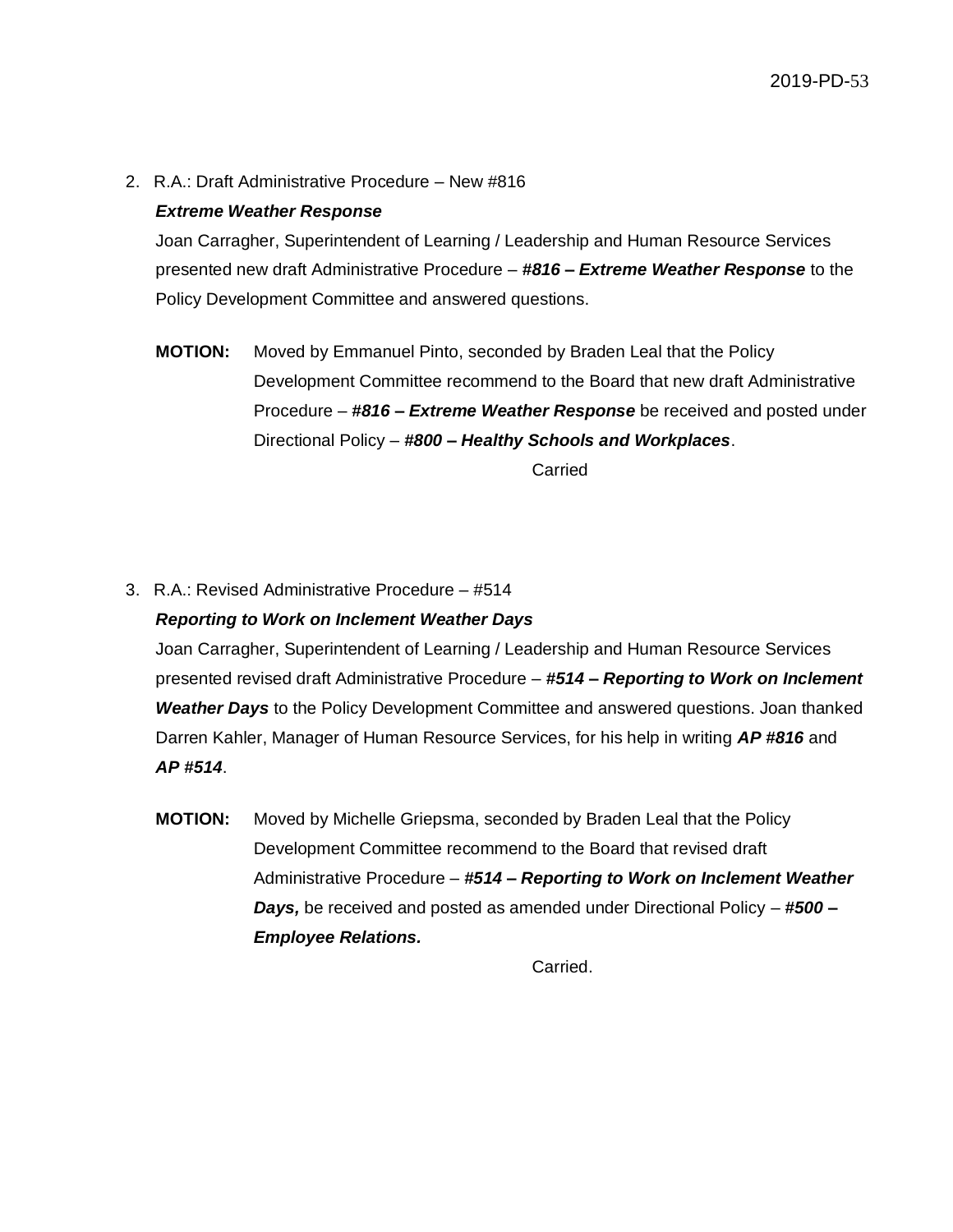4. R.A.: Draft Administrative Procedure – New #706

## *Service Animals in Schools*

Laurie Corrigan, Superintendent of Learning / Special Education Services presented new draft Administrative Procedure – *#706 – Service Animals in Schools* to the Policy Development Committee and answered questions. Laurie will be making minor amendments to the draft Administrative Procedure. The PVNCCDSB does not have any service animals in schools at this time.

**MOTION:** Moved by Kevin MacKenzie, seconded by Linda Ainsworth, that the Policy Development Committee recommend to the Board that new draft Administrative Procedure – *#706 – Service Animals in Schools* be received and posted under Directional Policy – *#700 – Equity and Inclusive Education*.

Carried

5. R.A.: Draft Administrative Procedure – New #208

### *Catholic Family Life Education Program*

Dawn Michie, Superintendent of Learning / I/S Program / Faith and Equity presented new Administrative Procedure – *#208 – Catholic Family Life Education Program* to the Policy Development Committee and answered questions.

**MOTION:** Moved by Linda Ainsworth seconded by Michelle Griepsma, that the Policy Development Committee recommend to the Board that the new draft Administrative Procedure – *#208 – Catholic Family Life Education Program*, be received and posted under Directional Policy – *#200 – Catholic Education*. Carried.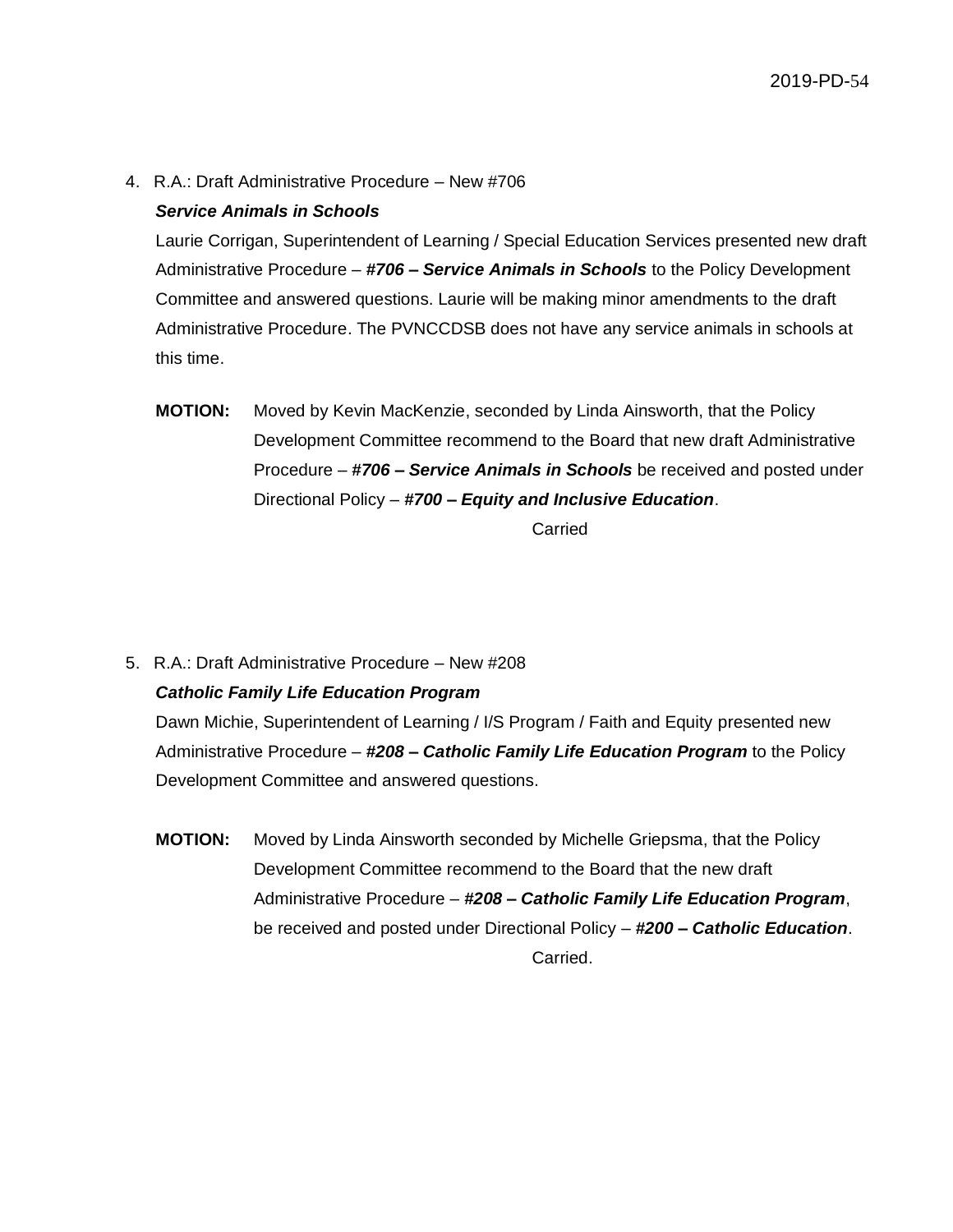#### **C. Information Items:**

#### 1. Revised Administrative Procedure – #305

#### *Out of School Activities*

Dawn Michie, Superintendent of Learning / I/S Program / Faith and Equity presented revised Administrative Procedure – *#305 – Out of School Activities* to the Policy Development Committee and answered questions. Dawn will be making minor amendments to the Administrative Procedure.

#### 2. Revised Administrative Procedure – Old #204, New #610

#### *Purchasing*

Isabel Grace, Superintendent of Business and Finance presented revised Administrative Procedure *– #610 – Purchasing* to the Policy Development Committee and answered questions. Isabel will be adding one sentence under *2.0 Approval Authorities* stating: *All property purchase matters will come before the Board of Trustees for approval*.

**MOTION:** Moved by Kevin MacKenzie, seconded by Emmanuel Pinto, that the Policy Development Committee recommend to the Board that Policy and Administrative Procedure – *#204 – Purchasing* be deleted and the revised, newly formatted, Administrative Procedure – *#610 – Purchasing*, be received and posted under Directional Policy – *#600 – Stewardship of Resources*.

Carried

### 3. Revised Administrative Procedure – #516

### *Use of Electronic Communication and Social Media*

Laurie Corrigan, Superintendent of Learning / Special Education Services presented revised Administrative Procedure *– #516 – Use of Electronic Communication and Social Media* to the Policy Development Committee and answered questions. Laurie added a point under Responsibilities: *Parents are Responsible for:*, also adding in the *Social Media Guidelines for Employees* document a section: *Guidelines For Parents*.